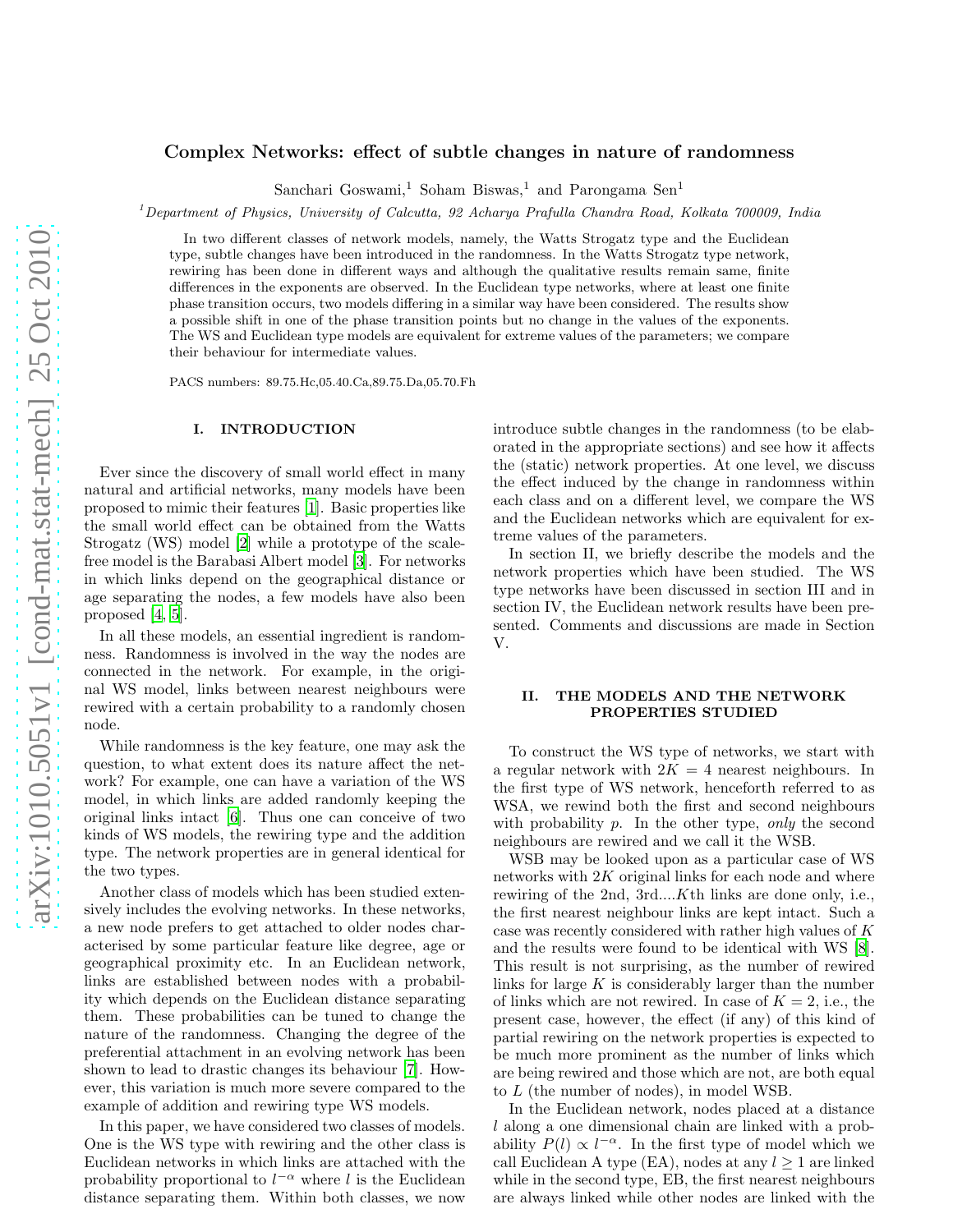probability  $P(l)$  with  $l \geq 2$ . A schematic picture of the networks is given in Fig. [1.](#page-1-0)



<span id="page-1-0"></span>FIG. 1: (Color online) Schematic diagram for different network models. Average degree is  $2K = 4$  in each network. In the regular network both the first and second nearest neighbour are present. In WS network A both the neighbours are rewired while for WS network B only second neighbours are rewired with probability p. In Euclidean network A nodes at any  $l > 1$  are linked while in Euclidean network B, the first nearest neighbours are always linked while other nodes are linked with the probability  $l^{-\alpha}$  with  $l \geq 2$ .

In both WSB and EB, a broken network will never appear. The Euclidean network of type B was first studied in the context of navigation [\[4\]](#page-5-3) and later in relation to polymers [\[9](#page-5-8)[–11\]](#page-5-9) where short cuts or bridges appear in a comparable manner. Other studies on the EB were later conducted where issues like clustering properties, navigation with local information and phase transition of the Ising model were addressed [\[12](#page-5-10)[–16](#page-5-11)]. The results of the various earlier studies indicate that the EB model behaves as a regular network for  $\alpha > 2$  and like a small world for  $\alpha \leq 1$ . For  $1 < \alpha < 2$ , there is some controversy regarding the behaviour of the model; while some studies suggest that it is small world like, there are others which indicate a regular lattice (of dimension greater than one)-like behaviour [\[16\]](#page-5-11). In [\[12\]](#page-5-10), it was claimed that there are two transition points and the region  $0 < \alpha < 1$ is a random graph with vanishing clustering tendency. In these studies, EB has been considered with two nearest neighbours plus one (on an average) long range link for each node. The main motivation for the present study comes from the fact that EA has never been studied earlier. Here we consider for EA, four random long range links for each node on an average and for EB, two nearest neighbour links plus two random long range links (on an average). This is done to make the Euclidean networks comparable with the Watts Strogatz like network for which the average degree is four.

The network properties we have studied are the basic ones like average shortest paths, clustering coefficient

and degree distribution. The average shortest paths have been calculated exactly using a burning algorithm.

The two types of models, WS and Euclidean, are equivalent and identical to a random network in the limit  $p = 1$ and  $\alpha = 0$ . They are also equivalent for  $p = 0$  and  $\alpha = \infty$ , corresponding to a regular chain of nodes with four nearest neighbour links for each node. For this regular network the average shortest path is

<span id="page-1-2"></span>
$$
\langle s \rangle = \frac{(L+3-X)(L-1+X)}{8(L-1)},
$$
\n(1)

where  $L$  is the number of nodes or system size and  $X$  is the remainder when  $(L-1)$  is divided by 4.

Clustering coefficient of the ith node is defined by

$$
C_i = \frac{T_i}{[k_i(k_i-1)/2]},
$$

where  $T_i$  is the number of closed triangles attached with the node  $i$  and  $k_i$  its degree. The average clustering coefficient of the regular network at  $p = 0$  or  $\alpha = \infty$  is 0.5.

Degree distribution is another important property of a network. Both the WS type and Euclidean networks are homogeneous, which means that the degree distribution will have a typical scale. For the regular network obtained in the the extreme limits  $\alpha \to \infty$  and  $p = 0$ , the degree distribution is simply a delta function at  $k = 4$ .

#### III. WATTS STROGATZ TYPE NETWORKS

We have calculated the average shortest paths as a function of the number of nodes  $(L)$  and rewiring probability  $(p)$ . For both WSA and WSB, the average shortest path varies as  $\ln(L)$  for  $p \neq 0$ . But when the variation against the rewiring probability  $p$  is studied, there appears to be some quantitative difference in the results between WSA and WSB.

It is now widely accepted that the average shortest path obeys the general scaling form [\[1\]](#page-5-0)

<span id="page-1-1"></span>
$$
\langle s \rangle \sim \frac{N^{1/d}}{K} f(KpN),\tag{2}
$$

where  $N$  is the total number of nodes in a space of dimension d and

$$
f(KpN) = \frac{\ln(KpN)}{KpN} \quad \text{for} \quad KpN >> 1.
$$

In the present case, the dimension of the system  $d = 1$ and  $N = L$ , such that equation [\(2\)](#page-1-1) becomes

$$
\langle s \rangle \sim (1/K^2) \frac{\ln(p) + \ln(KL)}{p}
$$
 for  $KpL >> 1$ . (3)

However, from the numerical results for finite systems shown in Fig. [2,](#page-2-0) we find the following scaling form to be more appropriate

$$
\langle s \rangle \sim a \frac{\ln(p) + c}{p^b},\tag{4}
$$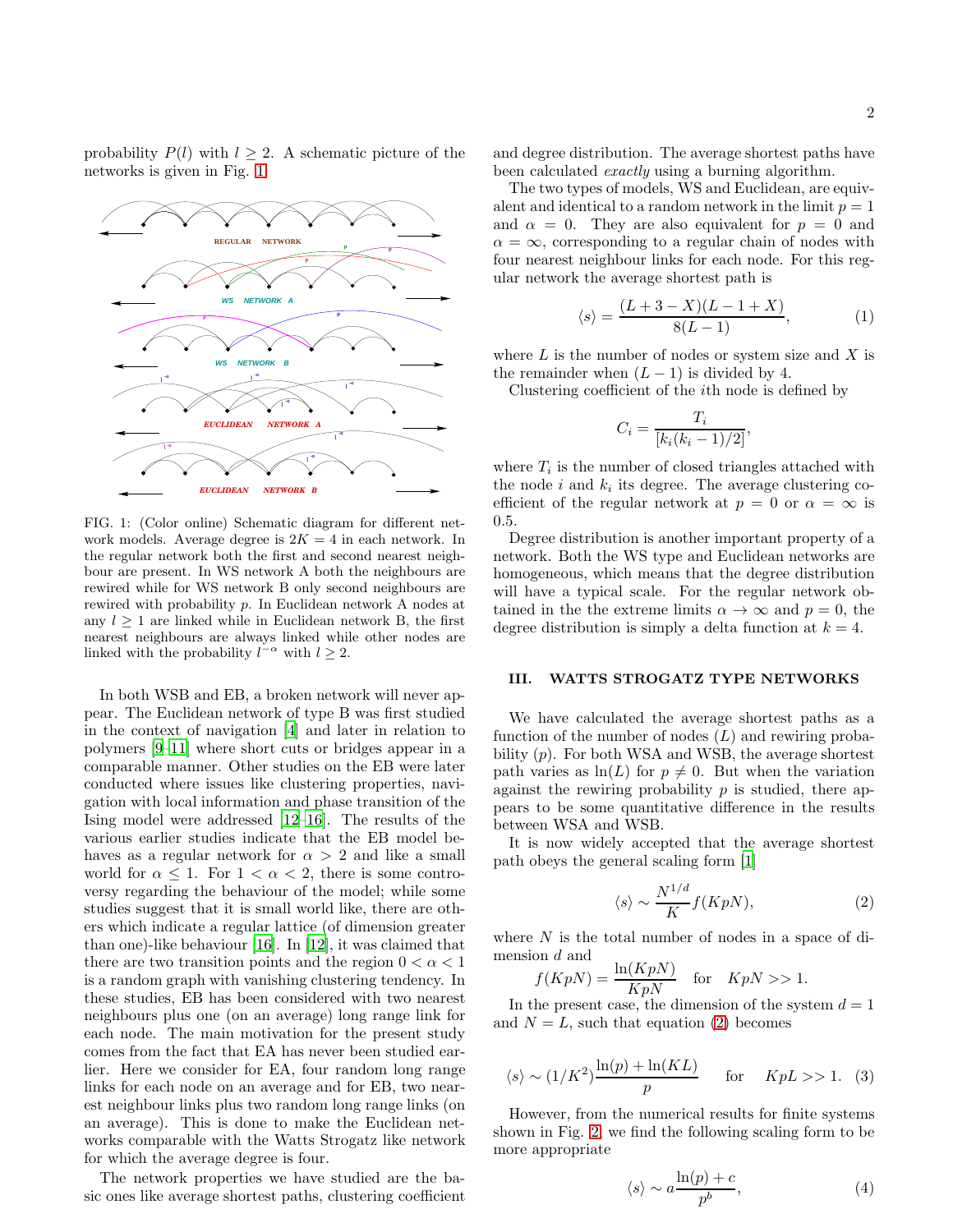

<span id="page-2-0"></span>FIG. 2: (Color online) Variation of average shortest path as a function of rewiring probability  $p$  for the WSA and WSB models  $(L = 5000)$ . Inset shows the variation of b with system size.

where  $b$  is not exactly equal to unity and depends on the system size. The value of  $b$ , when plotted against  $L$ , indicates that it saturates at large values of L, with the saturation values close to but not exactly equal to unity ( see inset of Fig. [2\)](#page-2-0). Moreover, the saturation values of  $b$  (∼ 0.95 for WSA and ∼ 0.91 for WSB) have a finite difference for the two models at least over the range of values of L considered here.

The average clustering coefficient for  $p = 0$  is 0.5 as mentioned before. For  $p > 0$ , two neighbors of a node i that were connected at  $p = 0$  are still neighbors of i and connected by an edge with probability  $(1-p)$ . Since there are three edges that need to remain intact for a cluster,  $C(p) \simeq C(0)(1-p)^3$  in WSA. For WSB  $C(p) \simeq$  $C(0)(1-p)$  as we do not rewire the first neighbours in this case. This is exactly what we observe in the numerical studies (Fig. [3\)](#page-2-1). Hence WSA and WSB have clearly different exponents as  $p \rightarrow 1$ , the point at which the transition to random network is obtained.



<span id="page-2-1"></span>FIG. 3: (Color online) Average clustering coefficient  $C(p)$  as a function of rewiring probability p for the WSA and WSB model for different system sizes are shown.  $C(p)$  is fitted to the form  $C(p) \sim (1-p)^x$  with  $x = 3$  (WSA) and 1 (WSB).

The clustering coefficient as a function of the degree

is another important quantity in a network. We find that in the WS networks, the maximum degree is about 10, the clustering coefficients show an exponential decay with  $k$  within this small range of  $k$  (Fig. [4\)](#page-2-2). For WSA the exponential decay becomes much weaker as  $p \to 1$ , while for WSB, the slope in a log-linear plot shows a much stronger dependence of  $C(k)$  on k even for large value of p. The clustering coefficients rapidly decrease as p increases, as is expected, and at  $p = 1$  becomes very close to zero showing no dependence on  $k$ . The clustering coefficients are obviously larger in WSB than in WSA in magnitude (Fig. [4\)](#page-2-2) and do not show any dependence on the system size for either model.



<span id="page-2-2"></span>FIG. 4: (Color online) Average clustering co-efficient as a function of the degrees  $(C(k)$  vs k) for different rewiring probabilities for the WSA and WSB model for system size  $L = 2000.$ 

The degree distribution, which at  $p = 0$  is a delta function, shows a spread as  $p$  is made nonzero. The variance of the degree distribution as a function of  $p$  can be studied. The results show that the nature of variance is identical in WSA and WSB, it shows a monotonic increase with  $p$  as expected [Fig. [5\]](#page-3-0).

One obvious difference between the WSA and WSB regarding the degree distribution is that  $P(k \leq 1) = 0$ for WSA and  $P(k \leq 2) = 0$  for WSB because of the way the rewiring is done [\[1\]](#page-5-0). On the other hand the other probabilities, e.g.,  $P(k > 2)$  for WSB are nonzero and almost independent of the system sizes considered.

## IV. EUCLIDEAN NETWORKS

In the Euclidean network, we have similarly two models which differ in a subtle manner as described in section II.

In Fig. [6,](#page-3-1) we present the result for the shortest paths against L for both EA and EB models for different  $\alpha$ . The log-linear plot shows that there could be a deviation from the behaviour  $\langle s \rangle \propto \log L$  even below  $\alpha = 2.0$ . This is in consistency with some earlier results [\[11](#page-5-9), [12](#page-5-10), [14](#page-5-12)] which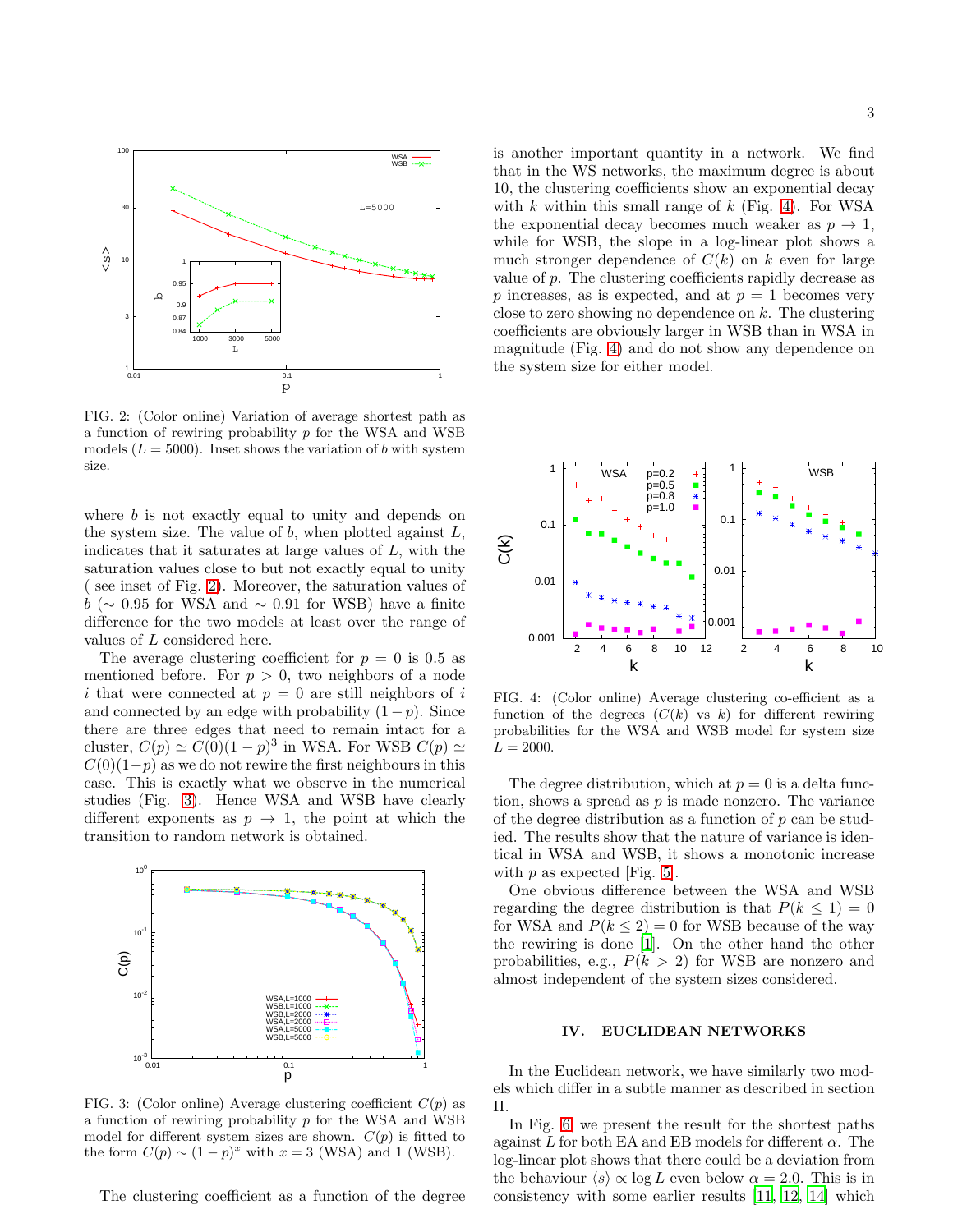

<span id="page-3-0"></span>FIG. 5: (Color online) Variance of the degree distribution as a function of rewiring probability p for the WSA and WSB model for system size  $L = 2000$  are shown. Inset shows the degree distribution  $P(k)$  against k.

claim that there is another phase transition at  $\alpha = 1$ . We have not attempted a very detailed study to check exactly for which value of  $\alpha$  the small world feature (i.e.,  $\langle s \rangle \propto \log L$ ) vanishes as one needs huge system sizes for that and exact numerical calculations becomes difficult.



<span id="page-3-1"></span>FIG. 6: (Color online) Log-linear plot of variation of average shortest path against system size for different values of  $\alpha$  for EA and EB. The behaviour of  $\langle s \rangle$  apparently deviates from  $\langle s \rangle \propto \log L$  even below  $\alpha = 2.0$ .

When we plot the shortest paths against  $\alpha$ , it is apparent that there is a transition at  $\alpha = 2$  beyond which both EA and EB behave as regular networks. This is shown in Fig. [7.](#page-3-2) This result is well established in all previous studies. When we compare the shortest paths for EA and EB, we find that finite differences in the results appear for  $2 < \alpha < 10$  and the transition at  $\alpha = 2$  looks much sharper in EA. At large values of  $\alpha$ , for both EA and EB, the shortest paths saturate at a value corresponding to that obtained from [\(1\)](#page-1-2) as expected.

The average clustering coefficients calculated from these networks are shown as functions of  $\alpha$  in Fig [8.](#page-3-3) Once again, the values saturate at large values of  $\alpha$  to the ex-



<span id="page-3-2"></span>FIG. 7: (Color online) Comparison of average shortest path against  $\alpha$  for EA and EB. In the region  $2 < \alpha < 10$  we have finite differences in  $\langle s \rangle$ .



<span id="page-3-3"></span>FIG. 8: (Color online) Variation of average clustering coefficients with  $\alpha$  for  $L = 1000$  and  $L = 2000$  are shown for EA and EB models. Insets show the scaling plots for EA (top) and EB (bottom).

pected value 1/2.



<span id="page-3-4"></span>FIG. 9: (Color online) A toy model of EB type in which the average degree is four. The clustering coefficient of this model is  $\simeq$  0.53, larger than 0.5, the clustering coefficient of a regular network.

There are, however, several interesting facts to be noted. First, we find that clustering coefficient  $C(\alpha)$  is marginally larger than  $1/2$  for some values of  $\alpha > 2$  indicating that a network with some randomness can have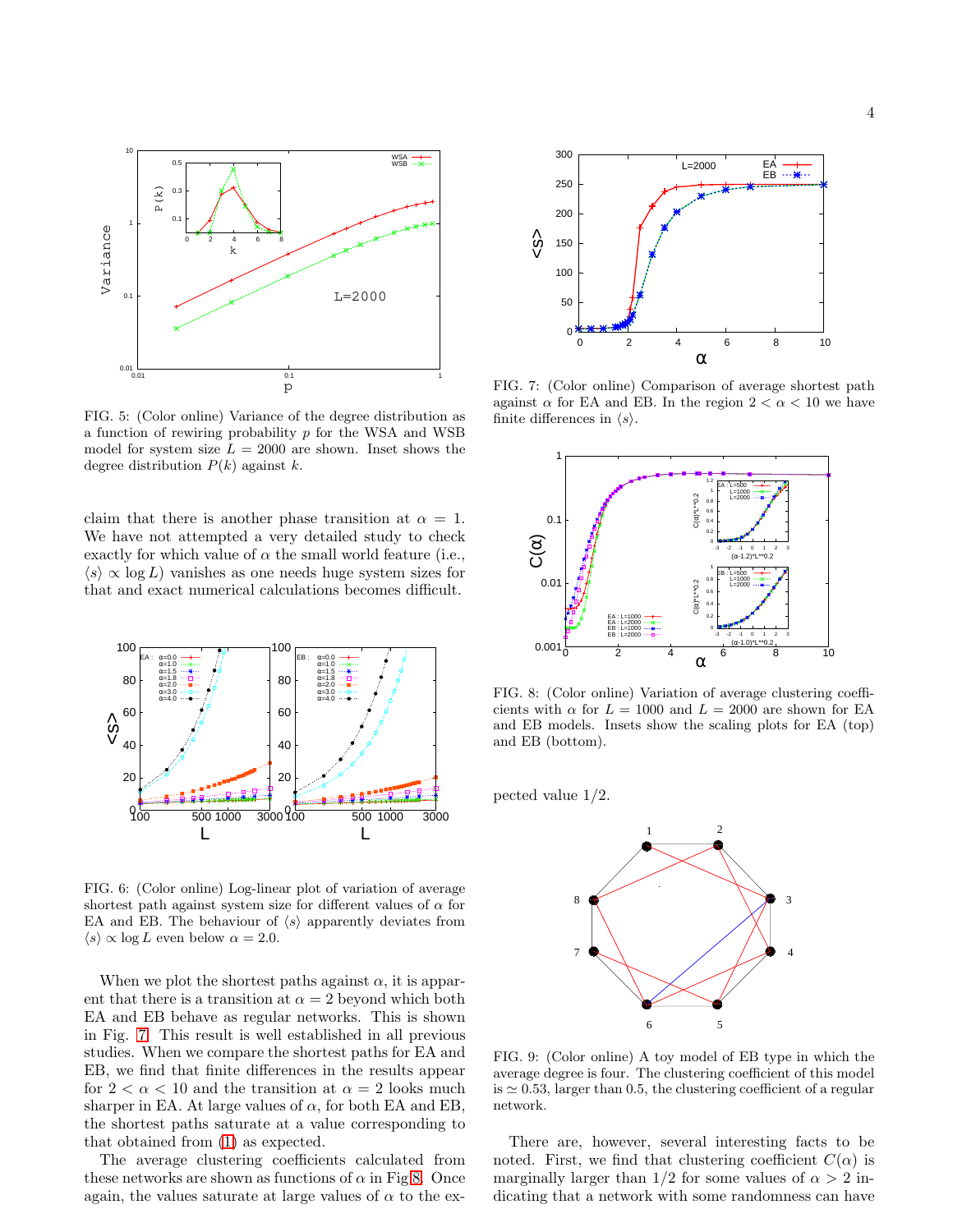

<span id="page-4-0"></span>FIG. 10: (Color online) Variation of clustering coefficients against degree for EA and EB for  $L = 1000$ .

larger clustering coefficients compared to the corresponding regular one. We present in Fig. [9](#page-3-4) a toy model which has larger clustering coefficient compared to the regular one to show that it can be possible.

In the Euclidean models, the system size dependence of the clustering coefficient shows an interesting result. Normally, one does not expect that clustering coefficient will have size dependence but we do get such a result here in these type of networks. According to [\[12](#page-5-10)], it is indeed possible if there is a transition point below which the clustering is zero and above which it is finite. Hence, as in [\[12](#page-5-10)], we attempt a data collapse by scaling the variables assuming  $C(\alpha)$  to satisfy the following behaviour

$$
C(\alpha) \propto L^{-\gamma} f[(\alpha - \alpha_c)L^{\delta}], \qquad (5)
$$

where the scaling function is a constant for very small values of the argument and varies as  $[(\alpha - \alpha_c)L^{\delta}]^{\gamma/\delta}$  in the opposite limit.

Using the above form, we find excellent data collapse for different sizes with  $\gamma = \delta \simeq 0.2$  for both EA and EB ( see insets of Fig. [8\)](#page-3-3). However, the value of  $\alpha_c$ is different;  $\alpha_c \simeq 1.2$  for EA and  $\alpha_c \simeq 1$  for EB. The above analysis gives us a lot of important information: the exponents are independent of EA and EB while the transition points are not. The scaling functions are also different for the two. The values of  $\gamma$  and  $\delta$  being almost same showing that the clustering is a linear function of  $\alpha - \alpha_c$  at  $\alpha >> \alpha_c$ .

As a function of the degree  $k$ , the clustering coefficients are plotted against  $k$  in Fig. [10.](#page-4-0) The values of  $k$  are limited and  $C(k)$  shows weak dependence on k and the variations do not show any drastic change with  $\alpha$  in either EA or EB models.

Next we consider the degree distributions. For both EA and EB, these are shown in Fig. [11.](#page-4-1) For EA, minimum value of the degree can be zero while in EB, there is a lower cutoff at 2. Consequently, the degree distributions, both of which are peaked around the average value 4, have different variances as function of  $\alpha$  which are plotted in the inset. Here we find that the variance



<span id="page-4-1"></span>FIG. 11: (Color online) Comparison of degree distribution of EA and EB for system size  $L = 2000$ .

for the two models are significantly different upto  $\alpha \simeq 2$ ; for EB, it is constant upto  $\alpha = 1$  and falls off smoothly, but for EA, it has a different constant value till  $\alpha = 1$ , develops a kink between  $\alpha = 1$  and 2 before converging with the EB values beyond  $\alpha = 2$ .

### V. SUMMARY AND DISCUSSIONS

We considered network models with a fixed average degree  $2K = 4$  where the randomness in linking the nodes has been conceived in different ways.

The WSA and WSB networks, as demonstrated in section III, do not show qualitative differences in the main features. Finite differences in some exponents are there; e.g., the value of b appearing in the shortest path expression shows a difference. It is expected that for WSA the value of b should approach unity in the thermodynamic limit. Similarly, for WSB too the value may approach unity for infinite systems. However for the finite sizes considered here, we get different values for WSA and WSB neither of which is equal to unity. Since we evaluate the shortest paths exactly (numerically) it is difficult to study very large sizes. Hence the results may have finite size effects, and if b really approaches unity for both WSA and WSB in the thermodynamic limit, one can conclude that the finite size effects are more for WSB.

The average clustering coefficient vanishes as  $p \to 1$ in both WS types of models with an exponent that is markedly different and can be explained why. The variance of the degree distribution on the other hand shows difference in the magnitude only. The clustering coefficients as functions of degree are qualitatively similar in WSA and WSB models although in the latter, the dependence on k is stronger as  $p \to 1$ .

For the EA and EB models also, we find the qualitative results to be similar. The presence of the phase transition at  $\alpha = 2$  is evident in both models, the shortest paths in EA showing a sharper transition. Once again, we have estimated the shortest paths exactly which restricts the system sizes considerably such that the position of the second transition (below  $\alpha = 2$ ), if any, is difficult to